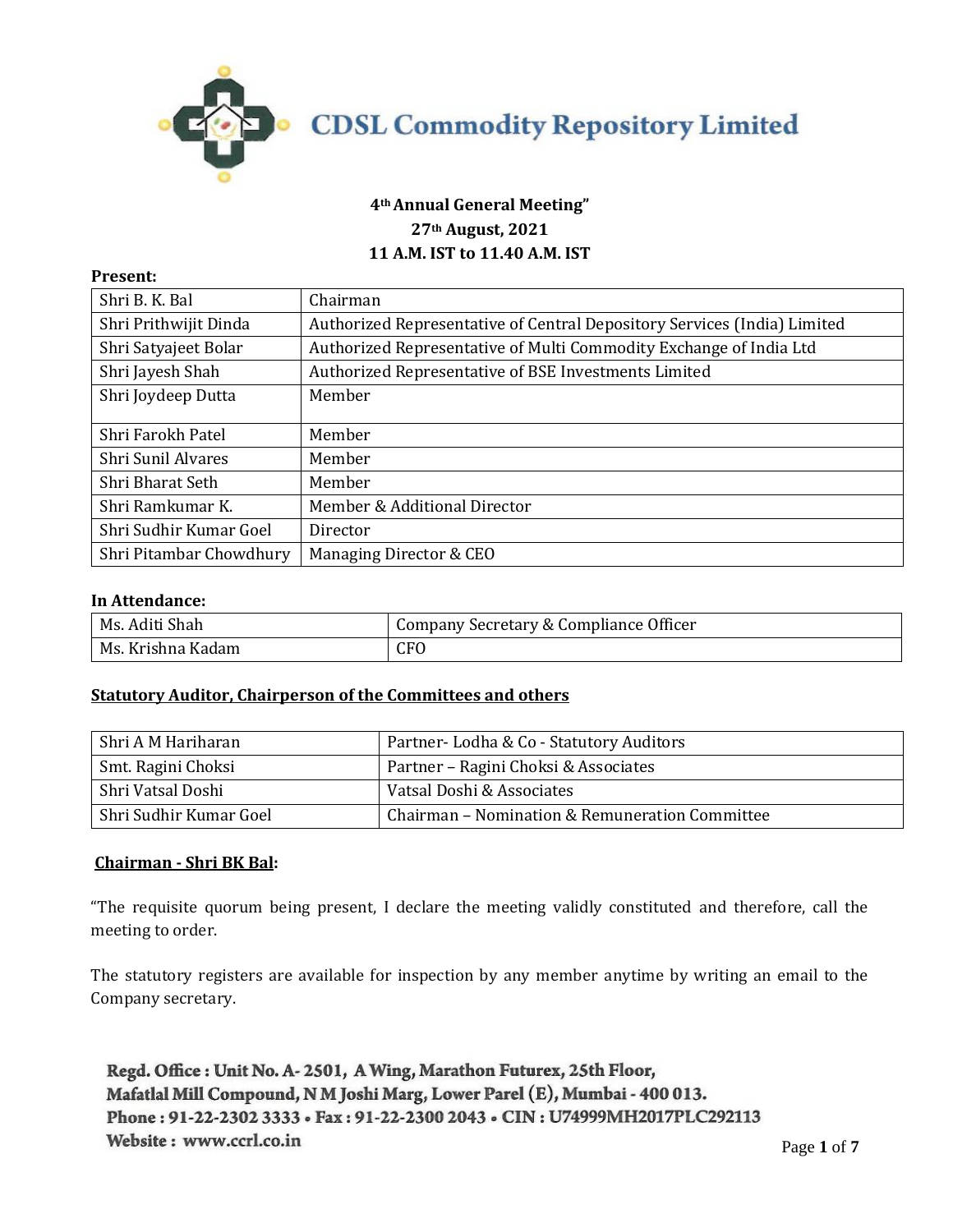

# **CHAIRMAN'S SPEECH AND WELCOME ADDRESS**

Good Morning, my esteemed colleagues, Ladies and Gentlemen:

It is my pleasure and privilege to extend a warm welcome to all the shareholders, the Directors, the Auditors and all others connected through Video-conferencing to the 4th Annual General Meeting of your Company.

As in the last year, owing to COVID-19 concerns, extended-lockdown, and the social distancing norms, we are holding our this AGM through VC for this year as well in accordance with the directives of the Ministry of Corporate Affairs.

I hope all of you are safe and in good health. I thank the shareholders for joining this meeting. The leave of absence may be granted to my fellow Board members, Shri Neeraj Kulshrestha and Smt. Nayana Ovalekar, who are unable to attend this AGM due to their pre-occupation. I also welcome members from the management of the Company, representatives of Statutory Auditors and Secretarial Auditor who have joined the meeting through VC.

Your company has a Board of eight Directors from diverse fields, having adequate relevant professional experience and domain knowledge. Three of them, including me, are Independent Directors; two are shareholder Directors from the holding company, CDSL, one each is the shareholder Director from the MCX and the BSE and the 8th is the Managing Director and CEO. It gives me great pride to say that all the Directors have been quite involved in providing policy directions, enforcing corporate governance norms and standards, and reviewing the progress of business to move your company forward in the right direction as fast as possible.

I take this opportunity to introduce the Directors with a few words about them.

Shri J. Balasubramanian, who is a distinguished practicing Chartered Accountant of great eminence, carries with him the experience of Directorship on the Boards of many companies. He has been an Independent Director in this Company since 20-01-2018. He is the Chairman of the Audit Committee.

Dr. Sudhir Kumar Goel, besides being a seasoned senior administrator with long experience of working in Maharashtra Government, is an expert in the fields of agriculture and agricultural marketing and management. He is an Independent Director on a few more companies and has been an Independent Director on our Board since 30-03-2019. He is the Chairman of the Nomination and Remuneration Committee.

Regd. Office: Unit No. A-2501, A Wing, Marathon Futurex, 25th Floor, Mafatlal Mill Compound, N M Joshi Marg, Lower Parel (E), Mumbai - 400 013. Phone: 91-22-2302 3333 . Fax: 91-22-2300 2043 . CIN: U74999MH2017PLC292113 Website: www.ccrl.co.in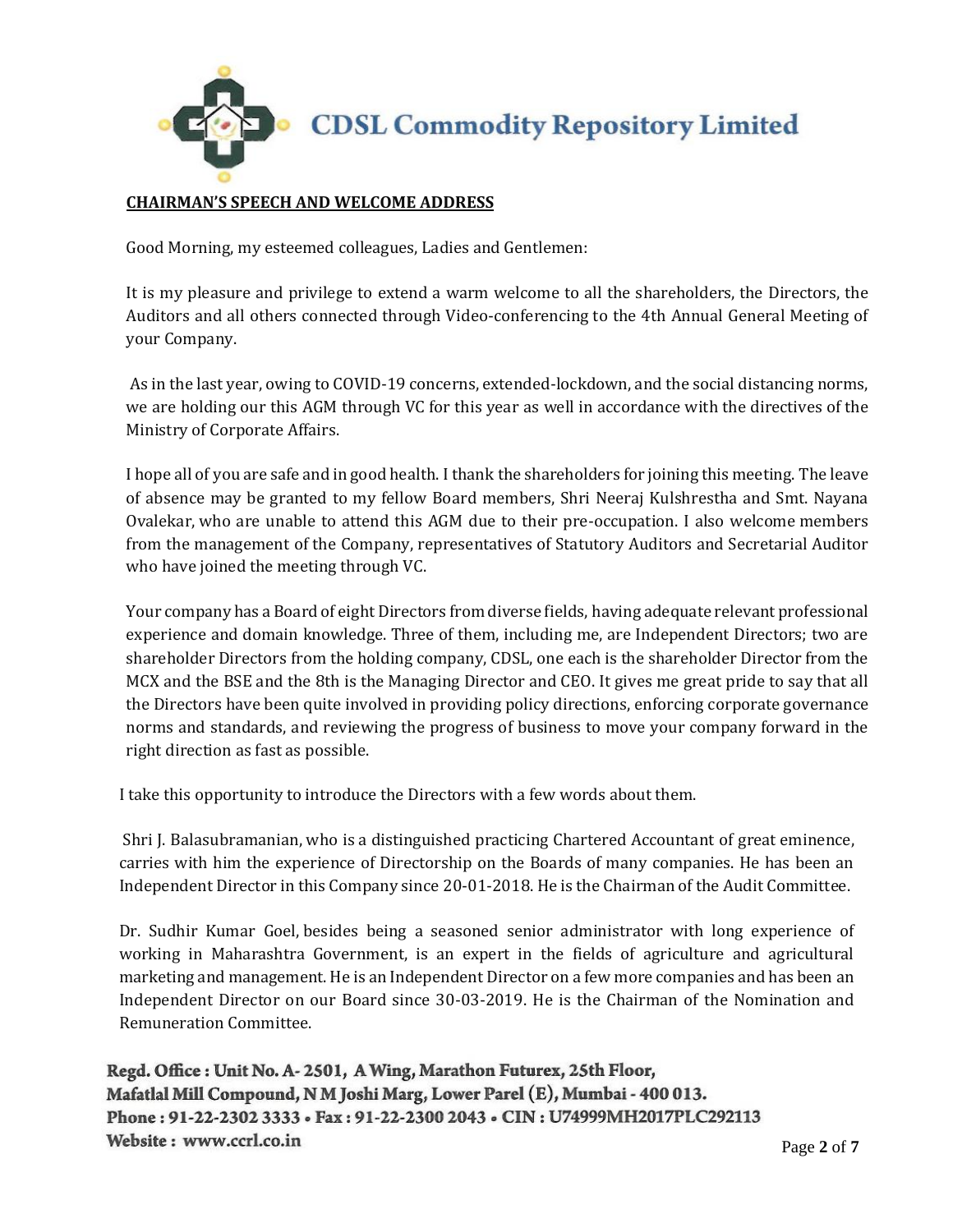

Shri Neeraj Kulshrestha, who has about 28 years of experience in capital markets, has been the shareholder Director of the Company nominated by BSE Investments Limited since 26-10-2018. At BSE, he was earlier responsible for Business Development while presently heads the regulatory functions.

Shri Ajay Puri is the shareholder Director nominated by Multi Commodity Exchange of India Limited (MCX). He is currently, working as Company Secretary & Compliance Officer of the MCX. He has vast experience in capital market, merchant banking and regulatory compliances. He has been a Director on our Board since 10-08-2019.

Shri Girish Amesara and Shri Amit Mahajan, who were earlier the CDSL nominee Directors, resigned on 01-06-2021 and the CDSL nominated Shri Ramkumar K and Smt. Nayana Ovalekar their nominees. The Board has appointed both of them as Additional Directors of the Company w.e.f. 22nd July, 2021. It is being proposed to regularize their appointment as Directors by seeking your consent at this meeting.

Shri Ramkumar has been in the employment of the CDSL since September 2000, where he has worked in various roles and responsibilities in Operations, Training, Admission, Audit, Inspection and Compliance, Business Development and New Projects. The most important and relevant mention about him is his assignment as the COO of your Company from its inception in March' 2017 till September' 2019 when he created, nurtured and supervised your Company.

Smt. Nayana Ovalekar who joined the CDSL in 2003 is presently their Chief Regulatory Officer. She has been involved in the formulation of policies governing financial reforms in depository segment by being actively involved in ideation with the Regulator.

Shri Pitambar Chowdhury has been the Managing Director and CEO of your company with effect from the November 2019. He is a Business Manager with over 30 years of professional experience, of which 20 years have been in senior leadership positions. He had also been an entrepreneur in the Fin-Tech space for about 3 years.

Ms. Aditi Shah, is the Company secretary and Compliance Officer w.e.f 18th March, 2021.

I would now take a few minutes of your time to give an overview on the performance of the Company during 2020-21

Regd. Office: Unit No. A-2501, A Wing, Marathon Futurex, 25th Floor, Mafatlal Mill Compound, N M Joshi Marg, Lower Parel (E), Mumbai - 400 013. Phone: 91-22-2302 3333 . Fax: 91-22-2300 2043 . CIN: U74999MH2017PLC292113 Website: www.ccrl.co.in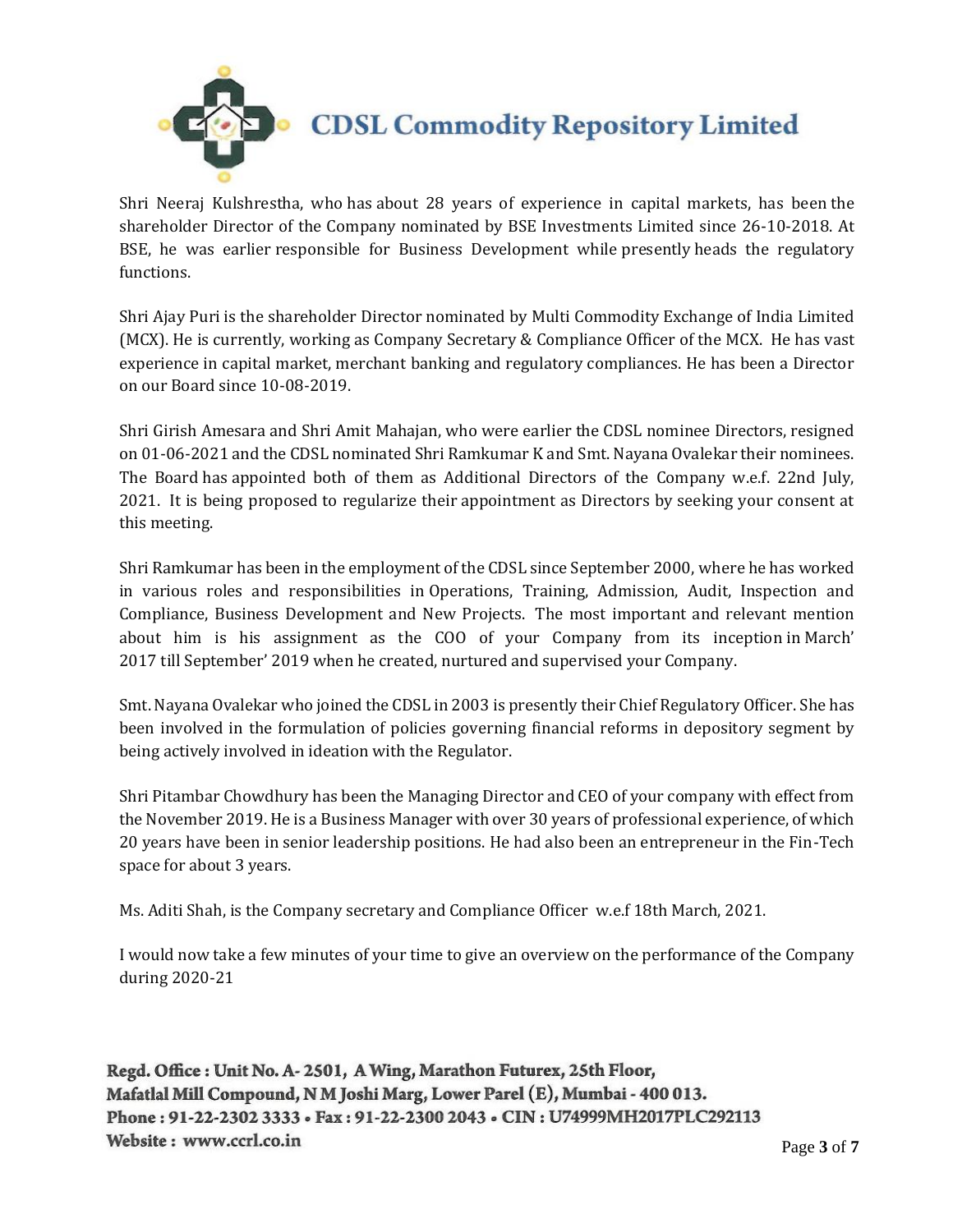

I am pleased to report that your Company has shown growth on most operating parameters. This is despite crippled activities owing to the lock-down during large part of 2020-21. The number of Electronic Negotiable Warehouse Receipts (eNWR) issued by the Company increased by 20%. The quantity of goods handled increased by about 22% and the value of goods handled increased by 14% over that of the previous year. Significantly, the non-exchange volume (in MT) grew by about 3 times over that of the previous year, mainly because the CCRL was part of a couple of innovative bulktransactions involving securitization of eNWRs – which was a first in the country. Thus, the quantity of commodities handled by the CCRL in the non-exchange segment grew to 21% of total quantity of commodities handled, up from 9% in 2019-20.

The Operational Income for the year ended March 31, 2021, has increased by 10% to Rs. 97.62 lakhs from Rs 88.62 lakhs for the previous year. Other income for the year ended March 31, 2021, at Rs. 374.65 lakhs, represent a decrease of 10% over Rs. 416.78 lakhs of the previous year. As a result, the total income was reduced by 7% to Rs. 472.27 lakhs as against Rs. 505.40 lakhs in the previous year. However, the total expenditure also reduced by 12% to Rs. 416.66 lakhs over Rs.475.06 lakhs. Resultantly, the total income net of tax increased to Rs. 38.36 lakhs as compared to Rs. 16.92 lakhs in the previous year.

Let me now give a brief outline of the business strategy for the year 2021-22

The company has earlier adopted a new strategy document after considerable deliberations to drive business growth. The strategy aims to use opportunities available within the constraints of the present operating environment and the limitations of the Warehouse (Development and Regulatory) Act under which the entire ecosystem works, while at the same time building capabilities to exploit emerging opportunities.

The present operating environment has four legs for potential revenue-growth for the CCRL These are (i) non-exchange agri-segment, (ii) exchange agri-segment, (iii) procurements by Government Agencies and (iv) arrangements of bulk deals with WSPs and financial institutions. The company aims to use all the four legs for driving revenue-growth in 2021-22.

While many of the projections at the time of the establishment of the Repository have not yet fully materialized, it is heartening to inform you that the WDRA is working on notifying non-agri commodities such as metals for eNWRs, which should give a big boost to our Company's business.

Secondly, there has been a recent communication from the Indian Banks' Association (IBA) to member Banks to encourage the financing of receipts issued by regulated warehouses, discourage the financing through Collateral Managers and give preference to the eNWRs issued by warehouses registered with the WDRA. This was the principal objective of the Warehousing Development and

Regd. Office: Unit No. A-2501, A Wing, Marathon Futurex, 25th Floor, Mafatlal Mill Compound, N M Joshi Marg, Lower Parel (E), Mumbai - 400 013. Phone: 91-22-2302 3333 · Fax: 91-22-2300 2043 · CIN: U74999MH2017PLC292113 Website: www.ccrl.co.in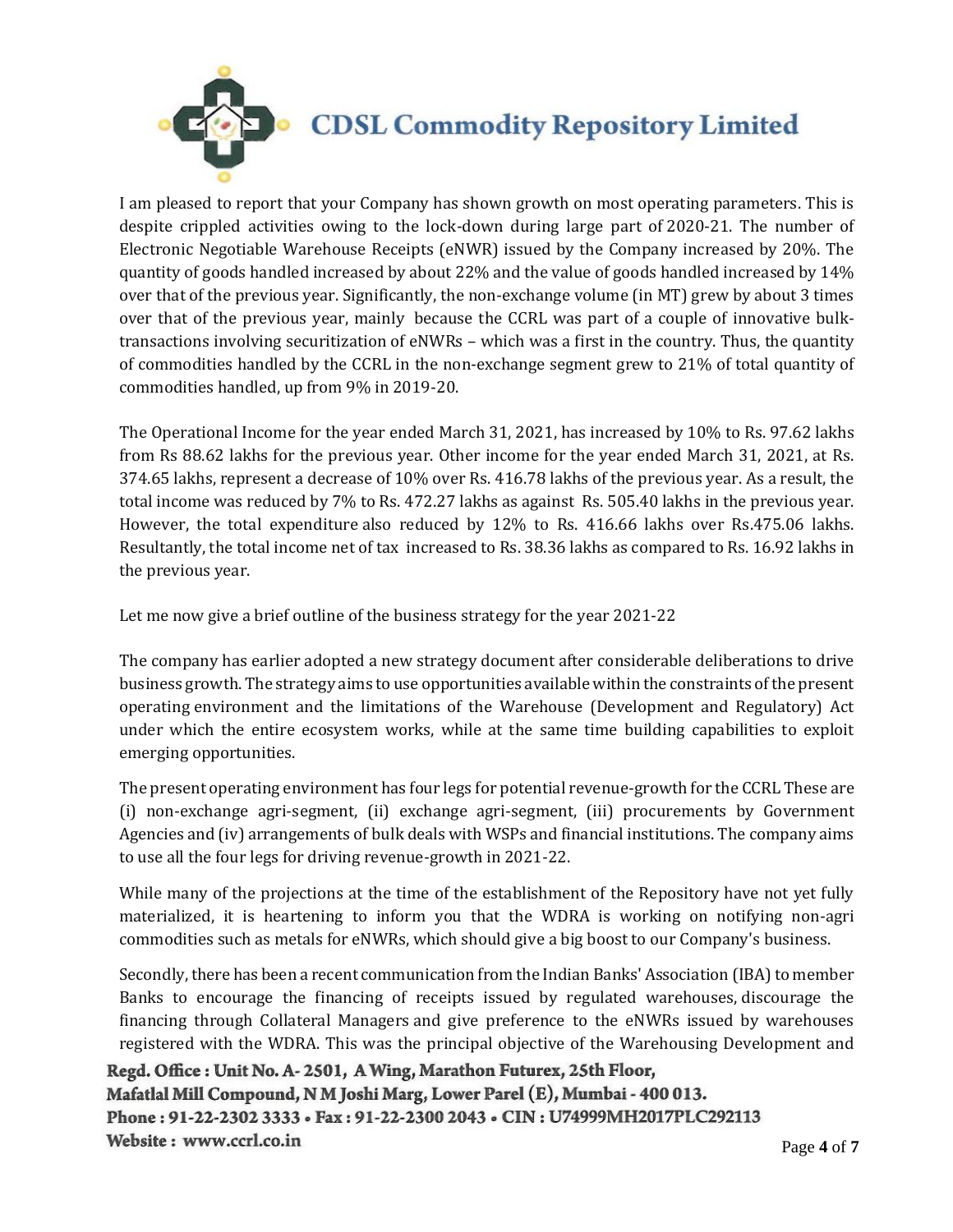

**CDSL Commodity Repository Limited** 

Regulation Act, 2007, and, when implemented fully, will significantly increase the Company's business.

Thirdly, the Government of India has taken significant strides in compulsorily registering with WDRA various government owned warehouses of Central Warehousing Company (CWC) and State Warehousing Companies (SWCs). Going forward there is expectation that various Government procurement agencies like FCI & NAFED that use these warehouses of CWC and SWCs, will also be onboarded onto the eNWR system. Your company has already successfully run a pilot project for NAFED in 14 CWC-owned warehouses last month.

Your continued trust and confidence in us have enabled our good performance, and will continue to encourage us to do better, going forward. Thank you for your support.

Now we may move on to the statutory functions and approvals.

"The Notice convening the meeting, Directors' Report and audited accounts for the year ended  $31<sup>st</sup>$  March 2021 have been circulated to the members, in advance, and with your permission, I take them as read."

"The Auditor's Report on the financial statements for the year ended 31st March,2021 and the Secretarial Audit Report for the year ended 31st March 2021 does not contain any qualification, observation or comments on financial transactions or matters which have any adverse effect on the functioning of the Company. The Secretarial Audit Report does contain a minor observation regarding delayed filing of eform, but the same has been rectified. Hence pursuant to Section 145 of the Companies Act, 2013, the Auditor's Report on the financial statements for the year ended 31st March 2021 is not required to be read at the Meeting and with your permission, I take them as read."

"The Annual Report of the Company has already been circulated to you and with your permission; I will take it as read".

*(Item No.1)*

**Chairman -** "I now recommend the following Resolution:

**"RESOLVED THAT** the Audited Financial Statements of the Company for the financial year ended 31st March, 2021 including the Audited Balance Sheet as at 31st March, 2021 and Statement of Profit & Loss for the year ended on that date and the Reports of the Board of Directors and Auditors thereon along with all annexures as laid before this Fourth Annual General Meeting be and are hereby received, considered

Regd. Office: Unit No. A-2501, A Wing, Marathon Futurex, 25th Floor, Mafatlal Mill Compound, N M Joshi Marg, Lower Parel (E), Mumbai - 400 013. Phone: 91-22-2302 3333 . Fax: 91-22-2300 2043 . CIN: U74999MH2017PLC292113 Website: www.ccrl.co.in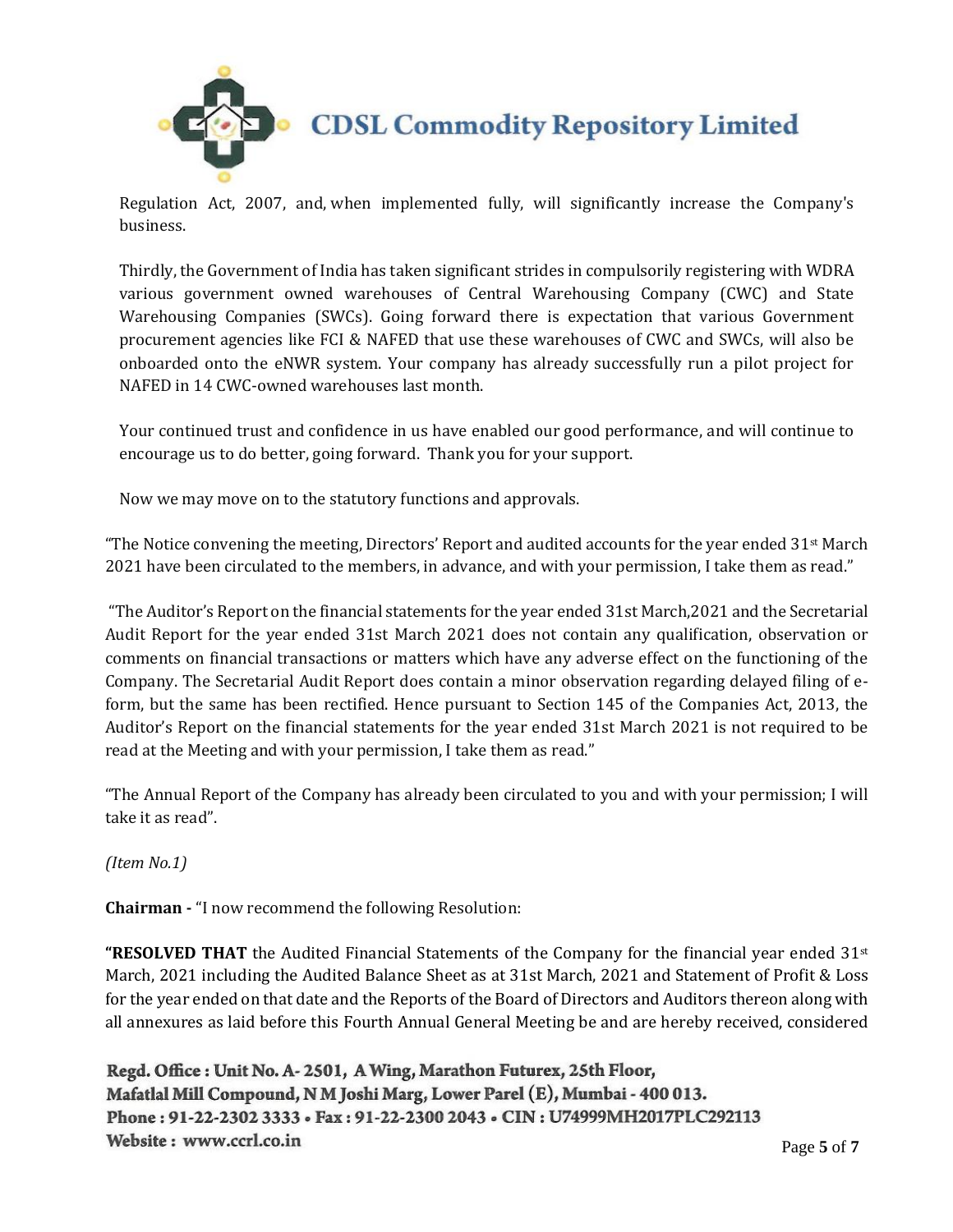

and adopted."

I now request the members to consider, propose and second Item No. 1 of the Notice as an Ordinary resolution.

Shri Bharat Seth "I Propose"

Shri Sunil Alvares - "I Second"

I now invite the members to put forward any questions that they may have on the accounts.

"As no queries were raised by any member on the Annual accounts, I now put the resolution for voting to the members by show of hand."

"I declare that the resolution is carried unanimously"

*(Item No.2)*

**Chairman -** "I put the second item of the Notice for your consideration for appointment of a Director in place of Shri Neeraj Kulshrestha (DIN - [02994647\)](http://www.mca.gov.in/mcafoportal/companyLLPMasterData.do), Shareholder Director, who retires from office by rotation and being eligible, offers himself for re-appointment"

Shri Farokh Patel "I Propose"

Shri Bharat Seth - "I Second"

**Chairman -** "I now put the resolution for voting to the members by show of hands."

"I declare that the resolution is carried unanimously"

*(Item No.3)*

**Chairman -** "I put the third item of the Notice for your consideration for approval on Appointment of Shri Ramkumar K (DIN – 09129008) as Shareholder Director of the Company - Ordinary Resolution."

Shri Farokh Patel "I Propose"

Shri Sunil Alvares "I Second"

Regd. Office: Unit No. A-2501, A Wing, Marathon Futurex, 25th Floor, Mafatlal Mill Compound, N M Joshi Marg, Lower Parel (E), Mumbai - 400 013. Phone: 91-22-2302 3333 • Fax: 91-22-2300 2043 • CIN: U74999MH2017PLC292113 Website: www.ccrl.co.in